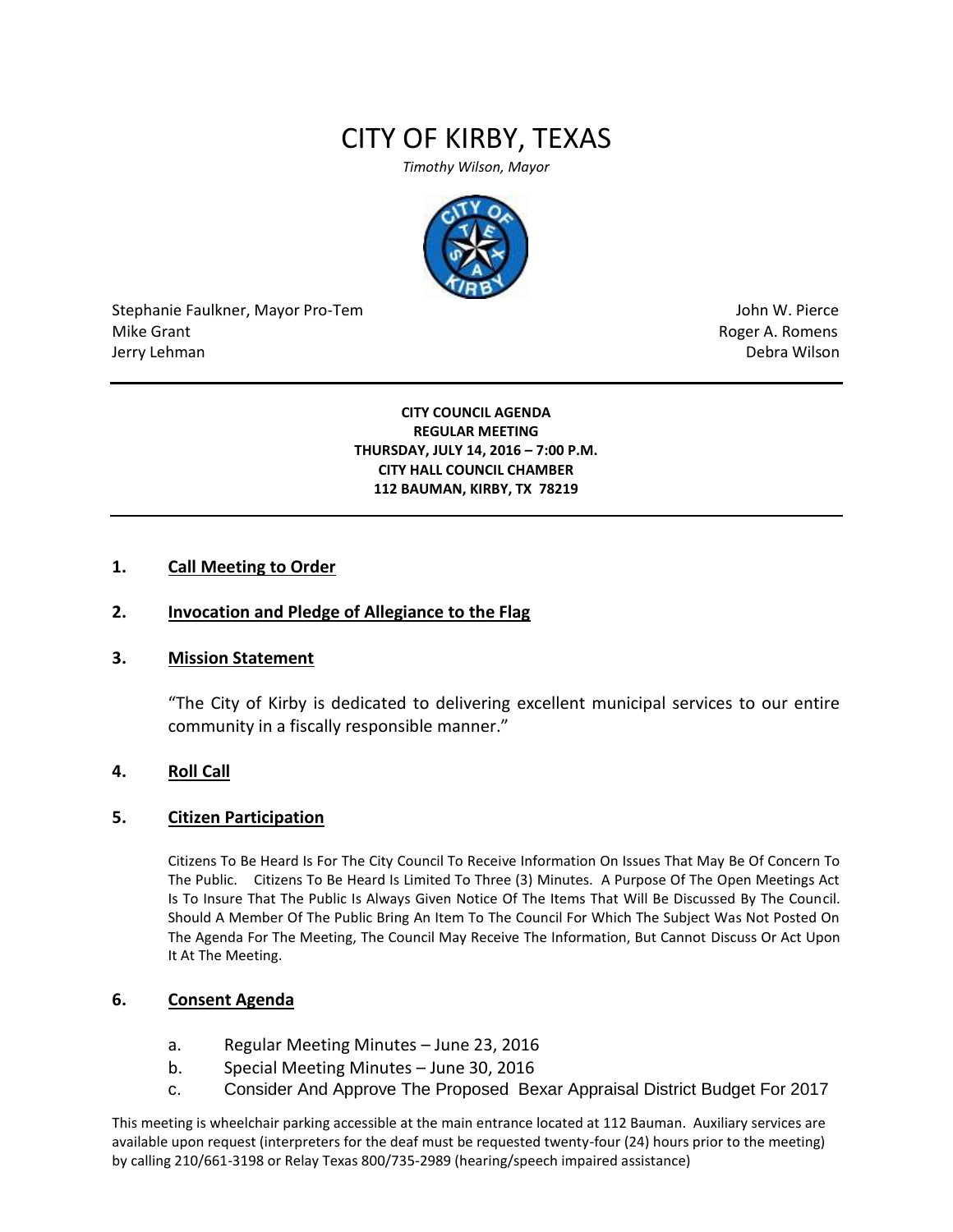# **7. Budget Workshop**

a. Budget Workshop To Discuss FY 2016-2017

# **8. Discussion And Possible Action**

- a. Discussion And Possible Action To Consider Ordinance No. O-2016-792 Amending the 2015-2016 Municipal Budget Of The City Of Kirby. This Is The Second Reading.
- b. Discussion And Direction Regarding An Ordinance Revising Chapter 71 Of The Code Of Ordinances Of The City Of Kirby And Adopting A Section 71.06 Of The Code Of Ordinances Of The City of Kirby To Establish New No Parking Zones.
- c. Discussion And Possible Action Regarding Established 2016-2017 Goals For The City Of Kirby.
- d. Economic Development Committee Presentation, Discussion And Possible Action Regarding Goals And Recommendations.
- e. Discussion And Possible Action To Consider Resolution No. R-2016-675 Reappointing John Hrncir As Judge Of The Municipal Court Of The City Of Kirby, Texas For A Two Year Term Beginning July 1, 2016, Setting The Compensation Of The Judge Of The Municipal Court, And Setting The Dates, Time, And Place For Holding Regular Sessions Of The Municipal Court Of The City Of Kirby, Texas
- f. Discussion And Possible Action To Consider City Of Kirby Branding and Marketing Plans
- g. Discussion And Possible Action In Regard To Gabriela S. Lopez's Resignation From Beautification And Recycle Committee
- h. Discussion And Possible Action To Appoint Barbara Herb To The Beautification And Recycle Committee To Fill A Term That Expires On October 1, 2017 And Appoint Francisco F. Canales To Fill A Term That Expires on October 1, 2016
- i. Discussion And Possible Action To Amend Resolution No. R-2015-661 Concerning The Request For A Boundary Adjustment With The City Of San Antonio In Regard To A 17.8 Acre Tract Of Land Along Buzz Aldrin Drive, Corian Glen Drive, Blue Spruce Drive, And Swann Lane, And A 25 Acre Parcel Of Land Bordered By Gibbs Sprawl Road On The North And Seguin Road (F.M. 78) On The South.